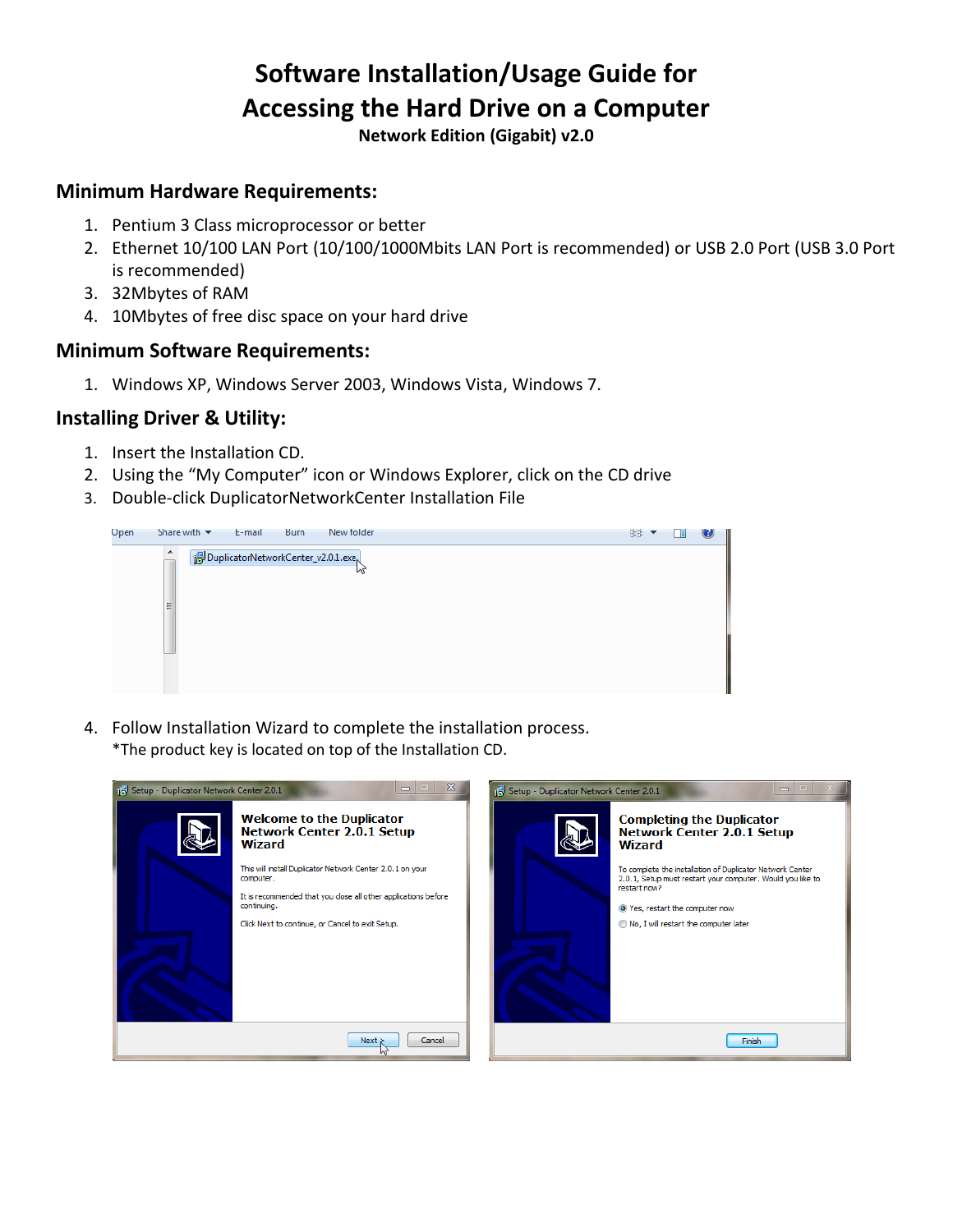# **Using the File Duplicator Utility:**

When using this feature for the first time:

- 1. Power On the Duplicator & your PC
- 2. Turn On the "External Connection" setting under "Setup" on the Duplicator by:

| 3.35<br><b>DUPLICATOR</b> |
|---------------------------|
| 11.Setup                  |
|                           |
| Setup                     |
| 14. External Connection   |
|                           |
| External Connection       |
| Off                       |
|                           |
| External Connection       |
| On                        |
|                           |
| Setup                     |
| 14. External Connection   |
|                           |

- 3. The system comes with 2 external connections:
	- a. USB If you intend to use USB connection, simply connect the PC to the Duplicator's USB port by USB cable and skip to Step 5.
	- b. Ethernet If you intend to use Ethernet connection, make sure the USB port is NOT connected and use an Ethernet Network cable to connect the Duplicator to a network switch where resides at same LAN as your PC.
- 4. Double-click the "DuplicatorNetworkCenter" icon on your Desktop.
	- Normally you shall see "Free" status before "Storage" device as screen below. This is an indication that the network device is ready to be connected. Simply press the "Connect" button and proceed to the next step.

| $\boxdot$<br>$\Sigma$<br>$\qquad \qquad \Box$<br>Duplicator Network Center |                                           |                         |  |  |  |  |
|----------------------------------------------------------------------------|-------------------------------------------|-------------------------|--|--|--|--|
| System View Help                                                           |                                           |                         |  |  |  |  |
| Device                                                                     | Status                                    | Information             |  |  |  |  |
| -                                                                          | Duplicator Network Center (192.168.0.120) |                         |  |  |  |  |
| Storage                                                                    | Free                                      | USB to ATA/ATAPI Bridge |  |  |  |  |
|                                                                            |                                           |                         |  |  |  |  |
|                                                                            |                                           |                         |  |  |  |  |
|                                                                            |                                           |                         |  |  |  |  |
|                                                                            |                                           |                         |  |  |  |  |
|                                                                            |                                           |                         |  |  |  |  |
|                                                                            |                                           |                         |  |  |  |  |
|                                                                            |                                           |                         |  |  |  |  |
|                                                                            |                                           |                         |  |  |  |  |
|                                                                            |                                           |                         |  |  |  |  |
|                                                                            |                                           |                         |  |  |  |  |
|                                                                            | Search                                    | <b>Connect Device</b>   |  |  |  |  |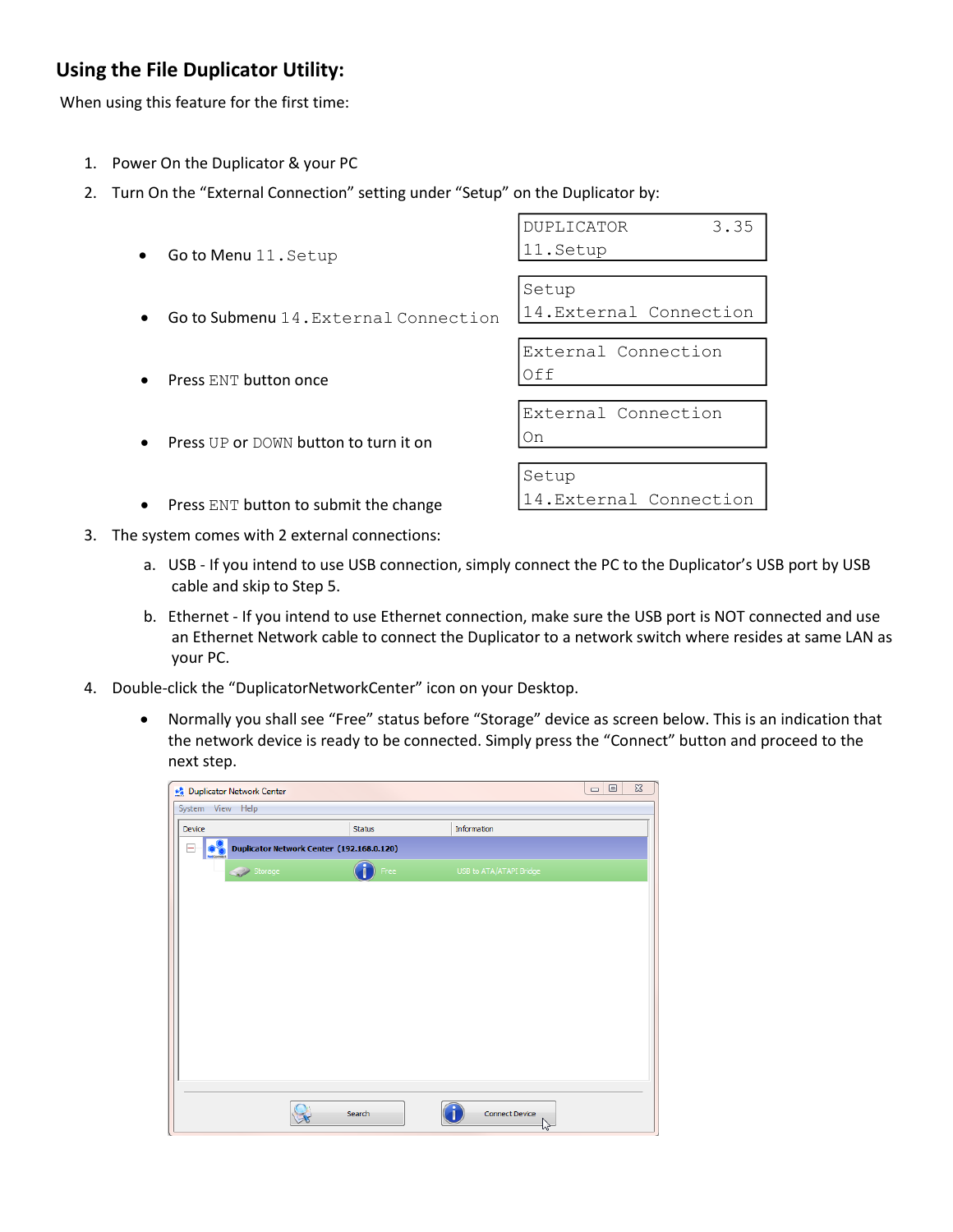If you see "Remote Occupied" status before the "Storage" device as screen below, then it is an indication that the network device is currently used by another user.

| System View Help |                                           |                 |                         |  |
|------------------|-------------------------------------------|-----------------|-------------------------|--|
| Device           | Status                                    |                 | Information             |  |
|                  | Duplicator Network Center (192.168.0.120) |                 |                         |  |
| Storage          |                                           | Remote Occupied | USB to ATA/ATAPI Bridge |  |
|                  |                                           |                 |                         |  |
|                  |                                           |                 |                         |  |
|                  |                                           |                 |                         |  |
|                  |                                           |                 |                         |  |
|                  |                                           |                 |                         |  |
|                  |                                           |                 |                         |  |
|                  |                                           |                 |                         |  |
|                  |                                           |                 |                         |  |
|                  |                                           |                 |                         |  |
|                  | Search                                    |                 | Server Configurations   |  |

You can request the other user disconnect their connection so you can access to this network device by right clicking the "Storage" device and choose "Request Disconnect Device". Then wait till the Duplicator Network Device is ready, you shall see a message box that indicates the Duplicator Network device is released. Simply press the "Connect" button and proceed to the next step.

| <b>**</b> Duplicator Network Center2<br>System View Help |                                                                         |                 |                         | $\overline{\mathbf{x}}$<br>$= 0$ |
|----------------------------------------------------------|-------------------------------------------------------------------------|-----------------|-------------------------|----------------------------------|
| Device                                                   |                                                                         | Status          | Information             |                                  |
|                                                          | Duplicator Network Center (192.168.0.120)                               |                 |                         |                                  |
|                                                          | Storage<br><b>Request Disconnect Device</b><br><b>Device Properties</b> | Remote Occupied | USB to ATA/ATAPI Bridge |                                  |
|                                                          | Search                                                                  |                 | Connect Device          |                                  |

5. You PC should now have a drive partition ready to access.

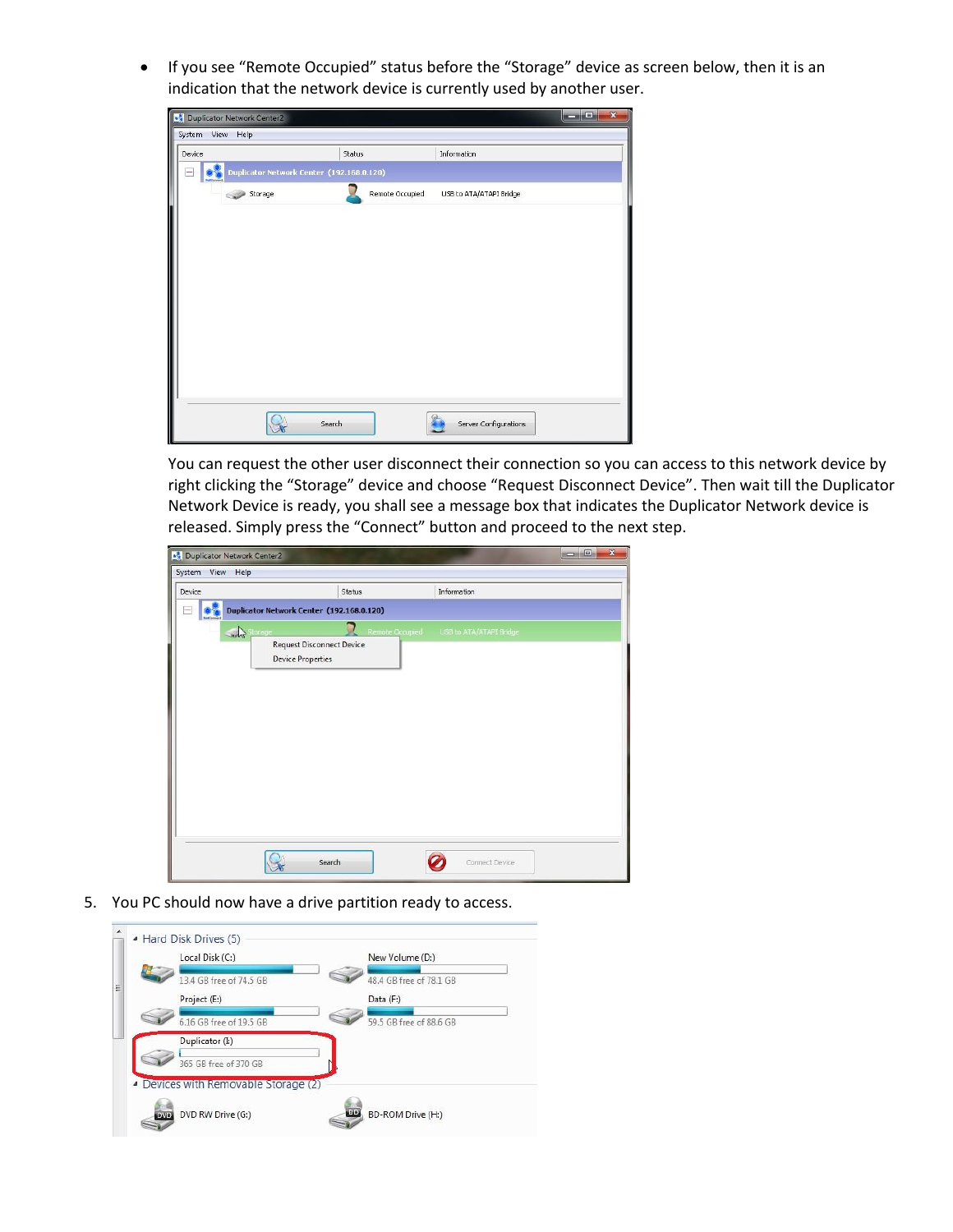6. Copy the Master Disc Image or LightScribe Label file from your Computer to the Duplicator's Internal Hard Drive<br>



The duplicator's hard drive contains the following folders:

- **"dup"**  This is the folder where you can drop your pre-generated ISO CD/DVD/BD image files into.
- **"label"** This is the folder where you can drop your pre- generated LSI LightScribe label file(s) into.
- **"system"**  This is the folder where the duplicator stores system related information. It is not meant to be modified/deleted in anyway.
- 7. Once the transfer process is complete, please disconnet the USB connection by using the "Unplug or Eject Hardware" icon on your PC to safely reomove it from your computer.

na succu Safely remove USB Mass Storage Device - Drive(I:) **DA ST 7:23 PM**  $\overline{r}$ **EN BER RE** 

8. Turn Off the "External Connection" setting under "Setup" on the Duplicator by:

| Go to Menu 11. Setup                   | <b>DUPLICATOR</b><br>3.35<br>11.Setup |
|----------------------------------------|---------------------------------------|
| Go to Submenu 14. External Connection  | Setup<br>14. External Connection      |
| Press ENT button once                  | External Connection<br>On             |
| Press UP or DOWN button to turn it off | External Connection<br>Off            |
| Press ENT button to submit the change  | Setup<br>14. External Connection      |

9. Your duplicator should now recognize the internal hard drive and you will be able to copy the image files you've just transferred on to the blank media using the Duplicator.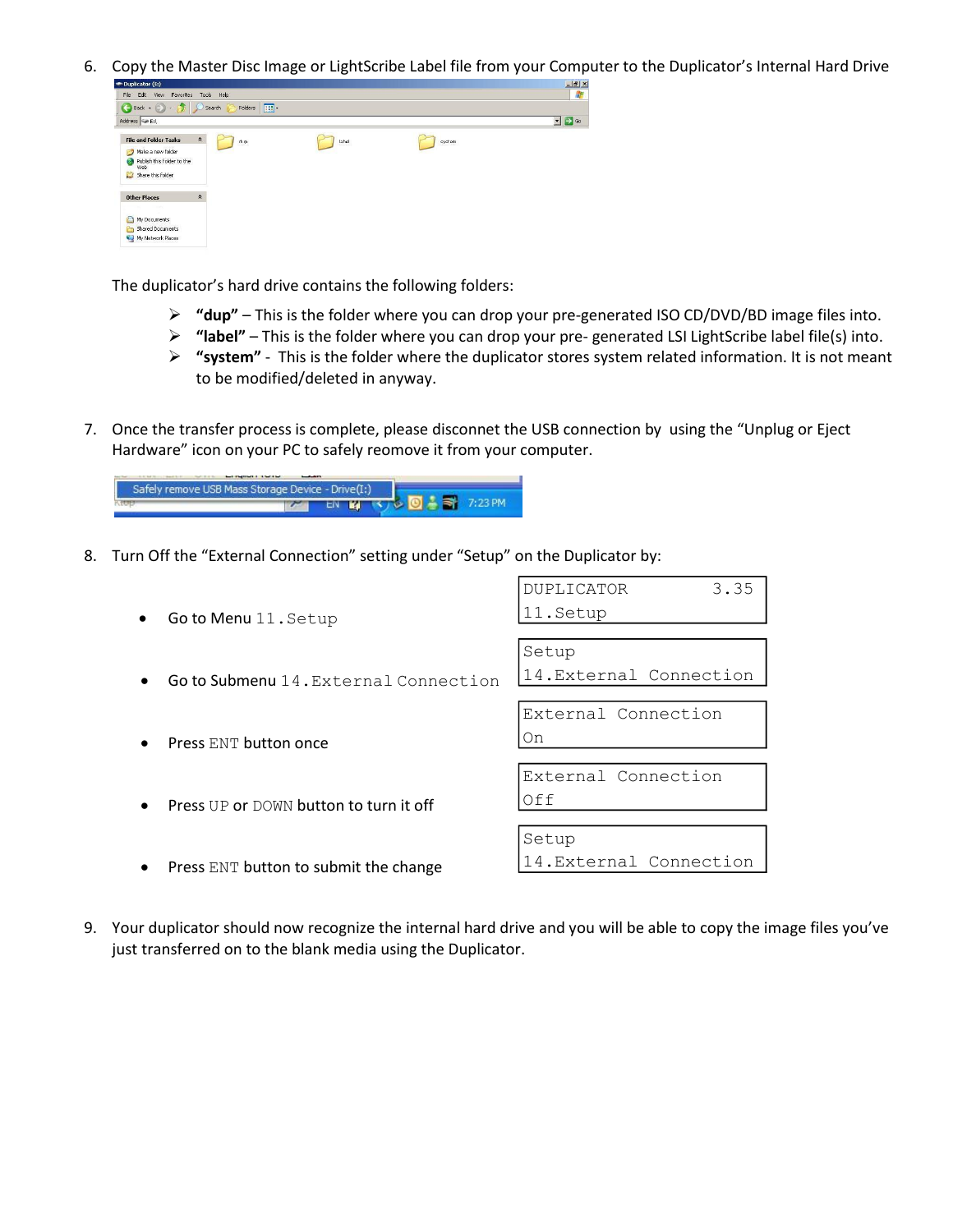## **Frequently Asked Questions:**

1. Why won't the Duplicator Network Center software detect the Duplicator's Network Module (referred to as the Duplicator Network Server)?

The Duplicator's Network Module (referred to as the Duplicator Network Server) is pre-configured as "DHCP" by default. If it does not fit your local network's configuration, please connect the Duplicator's Network Module under DHCP LAN environment and then adjust the network setting by clicking on the "Server Configurations".

| Status                                    | Information             |  |
|-------------------------------------------|-------------------------|--|
| Duplicator Network Center (192.168.0.120) |                         |  |
| Free                                      | USB to ATA/ATAPI Bridge |  |
|                                           |                         |  |
|                                           |                         |  |
|                                           |                         |  |
|                                           |                         |  |
|                                           |                         |  |
|                                           |                         |  |
|                                           |                         |  |
|                                           |                         |  |
|                                           |                         |  |
|                                           |                         |  |
|                                           |                         |  |
|                                           |                         |  |

2. The Storage always has an occupied icon and I can't connect to it.

The Occupied icon is an indication that the network device is currently being used by another user. You cannot use it unless the existing user disconnects his/her connection first. You can obtain more details on the current existing connection by right clicking on the "Storage" and choose the "Device Properties". Then you can choose to request the other user disconnect his/her connection by the Duplicator Network Center or other means of communication.

|                                           | $\Box$ e<br>$\mathbf{x}$<br>Duplicator Network Center2 |                                           |  |  |  |  |
|-------------------------------------------|--------------------------------------------------------|-------------------------------------------|--|--|--|--|
| System View Help                          |                                                        |                                           |  |  |  |  |
| Information<br>Device<br><b>Status</b>    |                                                        |                                           |  |  |  |  |
| Duplicator Network Center (192.168.0.120) |                                                        |                                           |  |  |  |  |
| Storage                                   |                                                        | Remote Occupied   USB to ATA/ATAPT Rridge |  |  |  |  |
|                                           | <b>Request Disconnect Device</b>                       |                                           |  |  |  |  |
|                                           | Device Properties                                      |                                           |  |  |  |  |
|                                           |                                                        |                                           |  |  |  |  |
|                                           |                                                        |                                           |  |  |  |  |
|                                           |                                                        |                                           |  |  |  |  |
|                                           |                                                        |                                           |  |  |  |  |
|                                           |                                                        |                                           |  |  |  |  |
|                                           |                                                        |                                           |  |  |  |  |
|                                           |                                                        |                                           |  |  |  |  |
|                                           |                                                        |                                           |  |  |  |  |
|                                           |                                                        |                                           |  |  |  |  |
|                                           |                                                        |                                           |  |  |  |  |
|                                           |                                                        |                                           |  |  |  |  |
| Search                                    |                                                        | <b>Connect Device</b>                     |  |  |  |  |